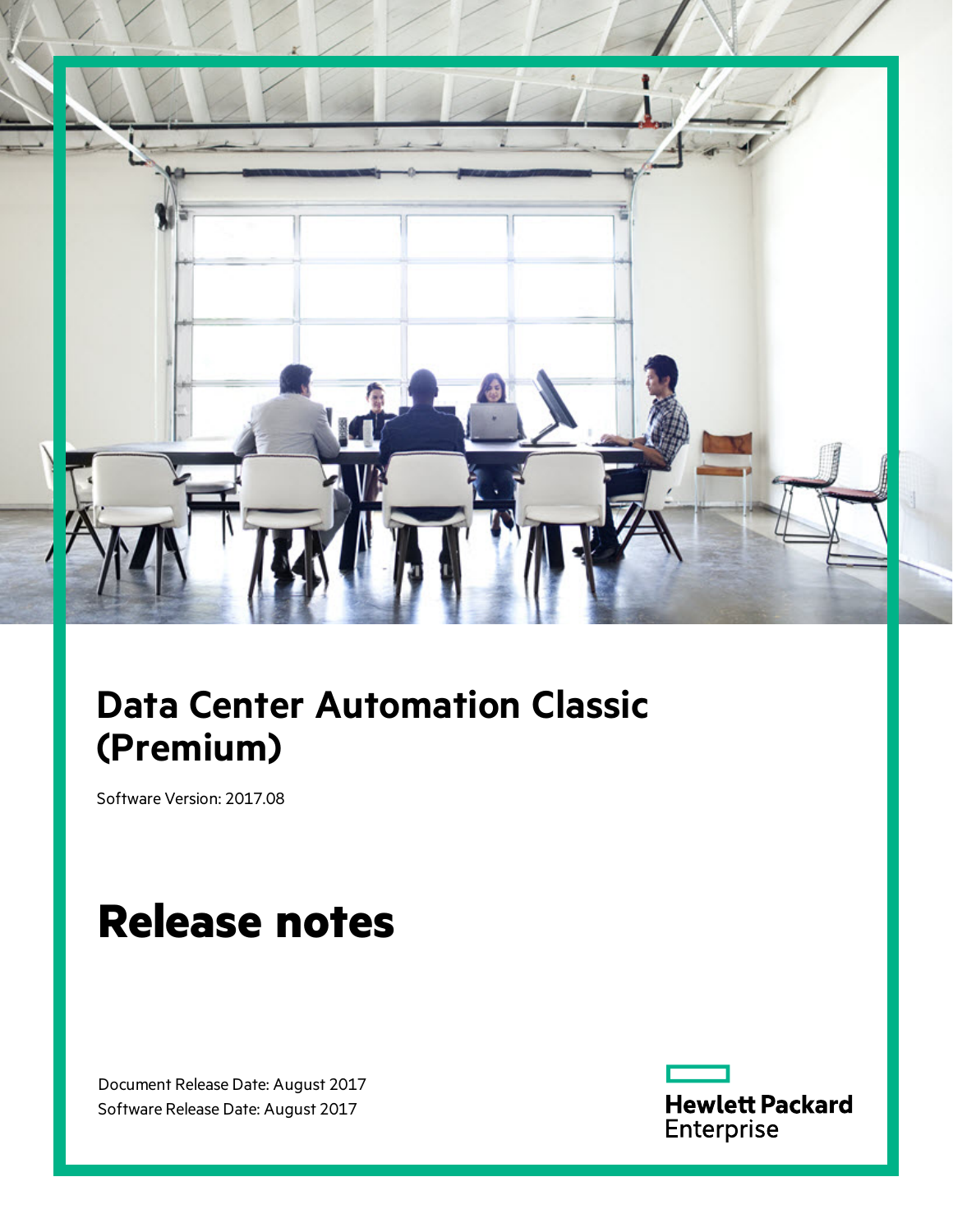### Legal Notices

#### **Warranty**

The only warranties for Hewlett Packard Enterprise products and services are set forth in the express warranty statements accompanying such products and services. Nothing herein should be construed as constituting an additional warranty. Hewlett Packard Enterprise shall not be liable for technical or editorial errors or omissions contained herein. The information contained herein is subject to change without notice.

#### Restricted Rights Legend

Confidential computer software. Valid license from Hewlett Packard Enterprise required for possession, use or copying. Consistent with FAR 12.211 and 12.212, Commercial Computer Software, Computer Software Documentation, and Technical Data for Commercial Items are licensed to the U.S. Government under vendor's standard commercial license.

#### Copyright Notice

© Copyright 2015 - 2017 Hewlett Packard Enterprise Development LP

#### Trademark Notices

Adobe™ is a trademark of Adobe Systems Incorporated.

Microsoft® and Windows® are U.S. registered trademarks of Microsoft Corporation.

UNIX® is a registered trademark of The Open Group.

This product includes an interface of the 'zlib' general purpose compression library, which is Copyright © 1995-2002 Jean-loup Gailly and Mark Adler.

### Documentation Updates

To check for recent updates or to verify that you are using the most recent edition of a document, go to: <https://softwaresupport.hpe.com/>.

This site requires that you register for an HPE Passport and to sign in. To register for an HPE Passport ID, click **Register** on the HPE Software Support site or click **Create an Account** on the HPE Passport login page.

You will also receive updated or new editions if you subscribe to the appropriate product support service. Contact your HPE sales representative for details.

#### Support

Visit the HPE Software Support site at: <https://softwaresupport.hpe.com/>.

Most of the support areas require that you register as an HPE Passport user and to sign in. Many also require a support contract. To register for an HPE Passport ID, click **Register** on the HPE Support site or click **Create an Account** on the HPE Passport login page.

To find more information about access levels, go to: <https://softwaresupport.hpe.com/web/softwaresupport/access-levels>.

**HPE Software Solutions Now** accesses the HPESW Solution and Integration Portal website. This site enables you to explore HPE Product Solutions to meet your business needs, includes a full list of Integrations between HPE Products, as well as a listing of ITIL Processes. The URL for this website is [https://softwaresupport.hpe.com/km/KM01702731.](https://softwaresupport.hpe.com/km/KM01702731)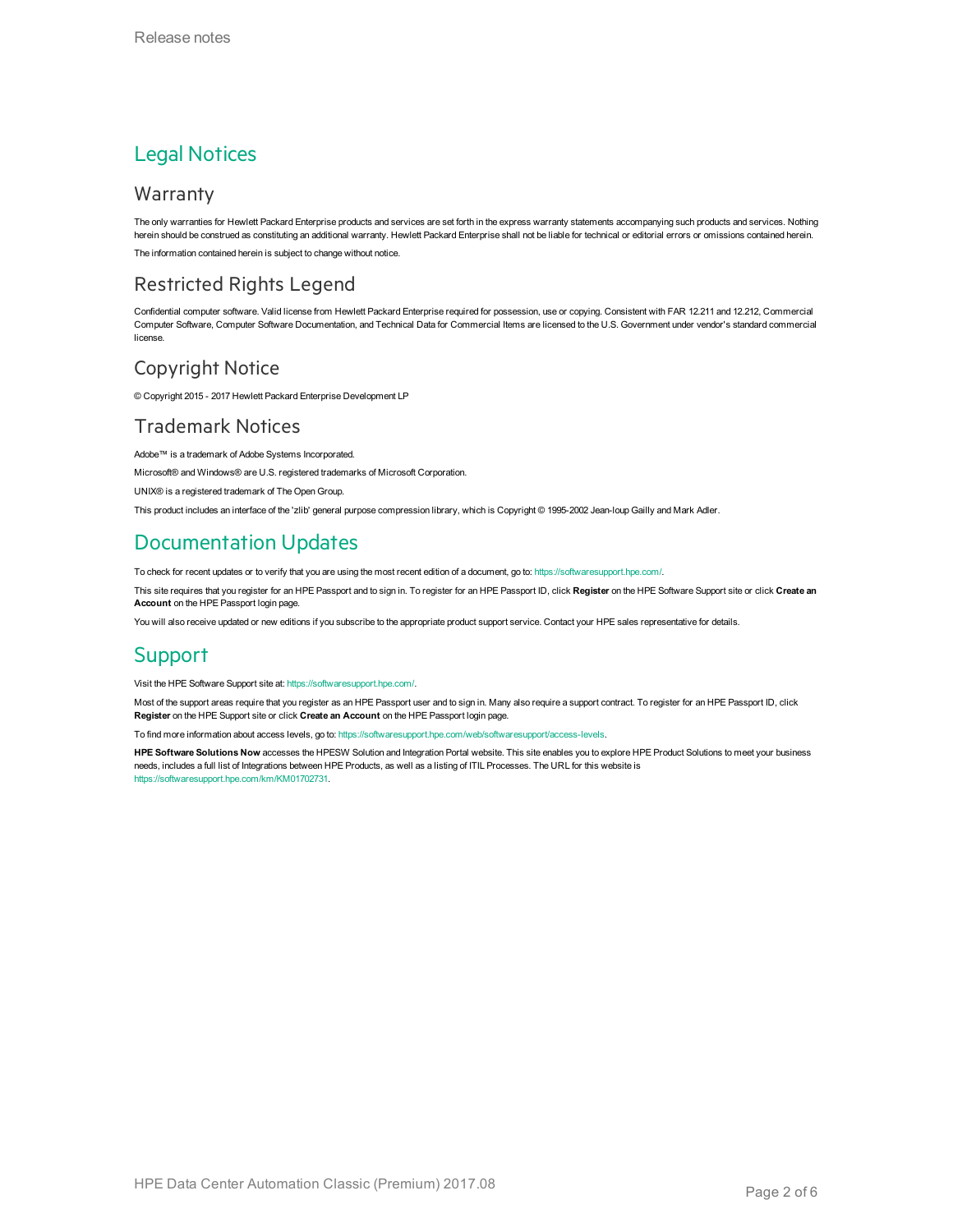### **Contents**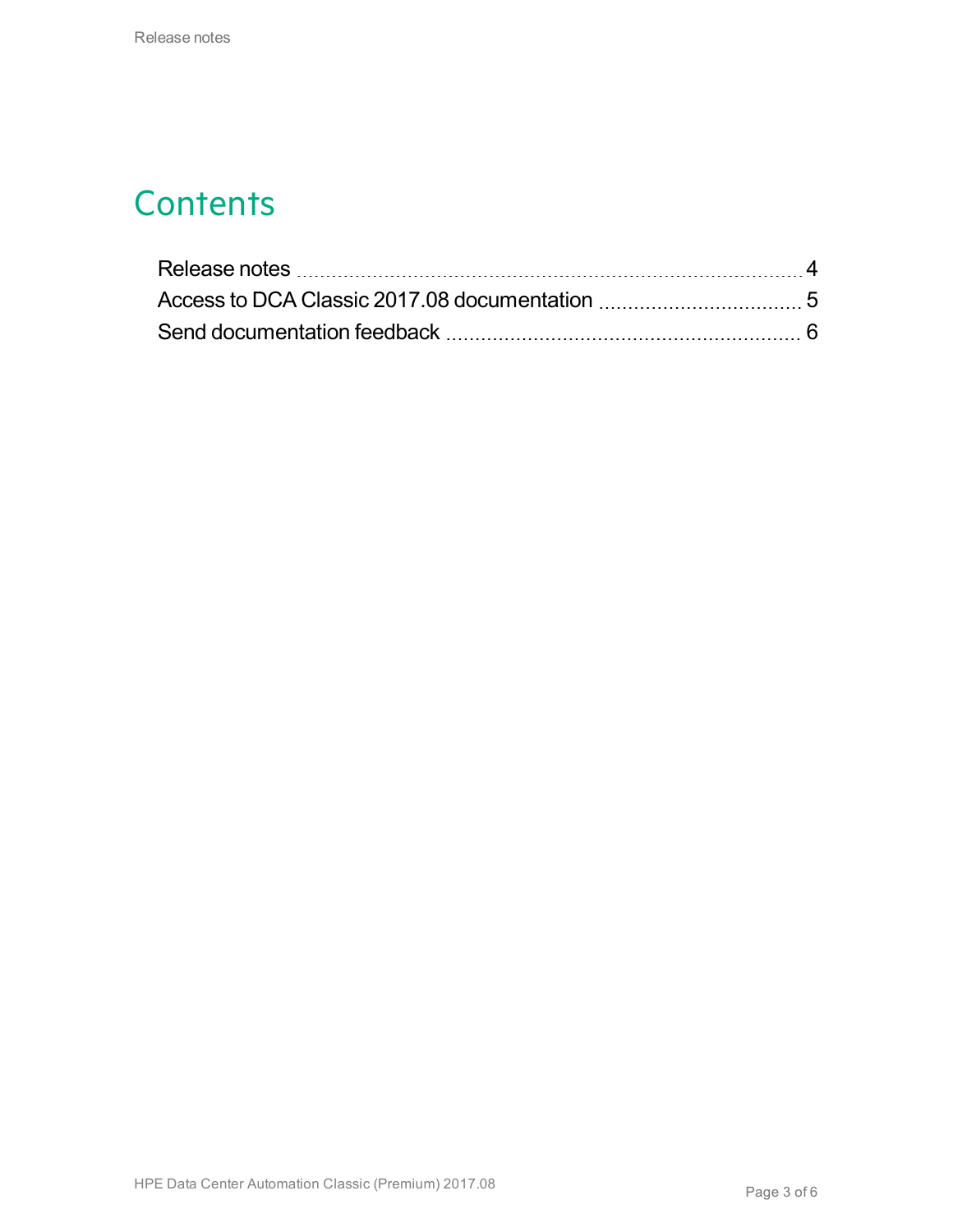### <span id="page-3-0"></span>Release notes

This section provides information about the Premium edition of the Data Center Automation Classic 2017.08 release.

This release is a fresh compilation of products in its entirety to provide a complete data center automation experience. Therefore, there is no upgrade path from any previous version of the DCA Suite to 2017.08.

The following products comprise the DCA Classic Premium edition:

- **.** Server [Automation](https://docs.software.hpe.com/SA/10.60/Content/Release_Notes/release_notes.htm) 10.60
- Operations [Orchestration](http://docs.software.hpe.com/OO/10.70/Content/ReleaseNotes_Welcome.htm) 10.70
- Database and [Middleware](https://docs.software.hpe.com/DMA/10.50.001/Premium/Content/Home.htm) Automation 10.50.001 Premium
- IT Operations [Compliance](http://docs.software.hpe.com/ITOC/1.20/Content/ITOC_Content/release_notes_cover_page.htm) 1.20
- [Operations](https://docs.software.hpe.com/OBR/10.20/Content/Home.htm) Bridge Reporter 10.20

For more information about the products and support matrix details, see the product-specific documentation on the HPE Software Support site.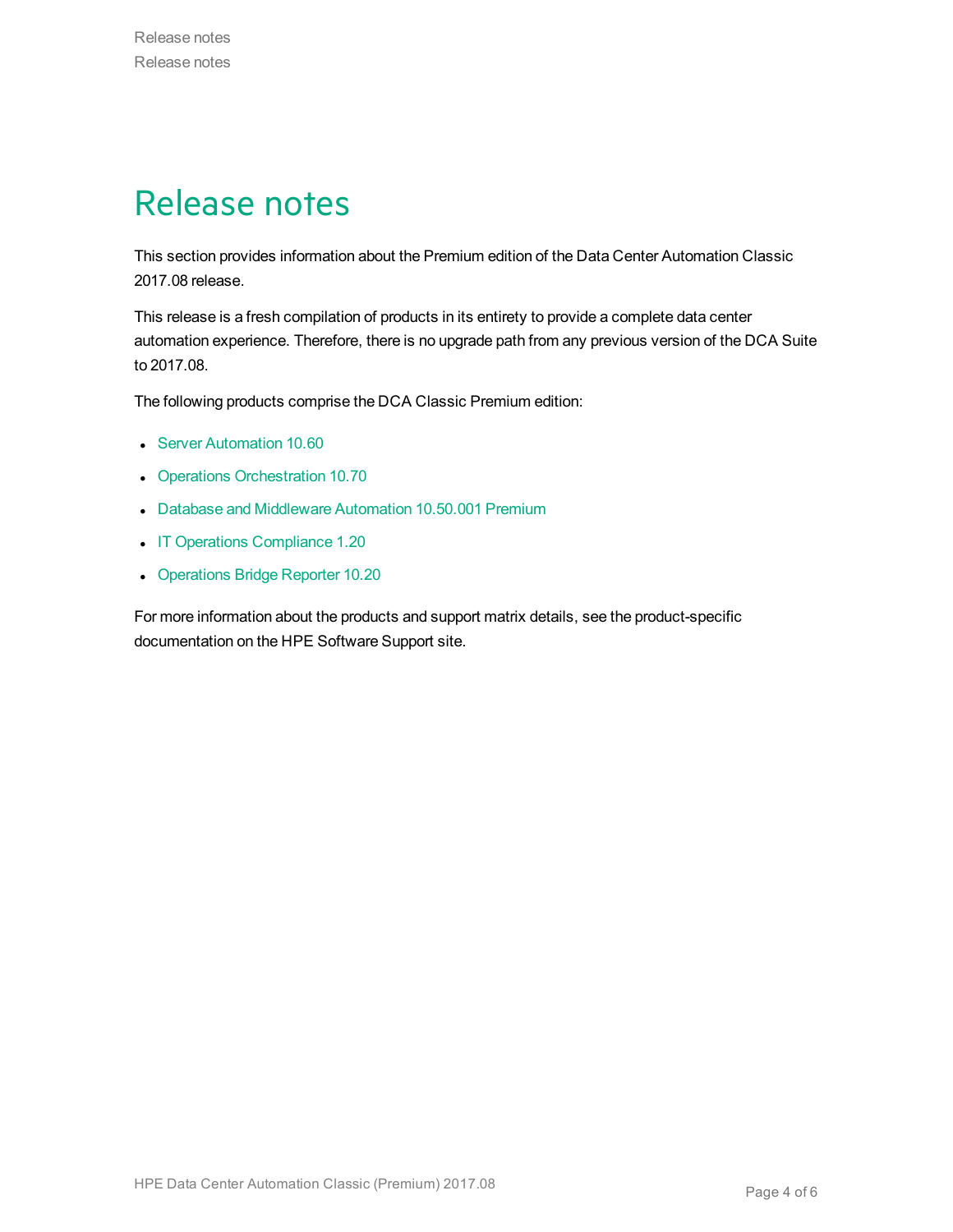## <span id="page-4-0"></span>Access to DCA Classic 2017.08 documentation

The DCA Classic 2017.08 documentation is available on the HPE Software [Documentation](https://docs.software.hpe.com/DCA/2017.08/Content/Home.htm) Portal.